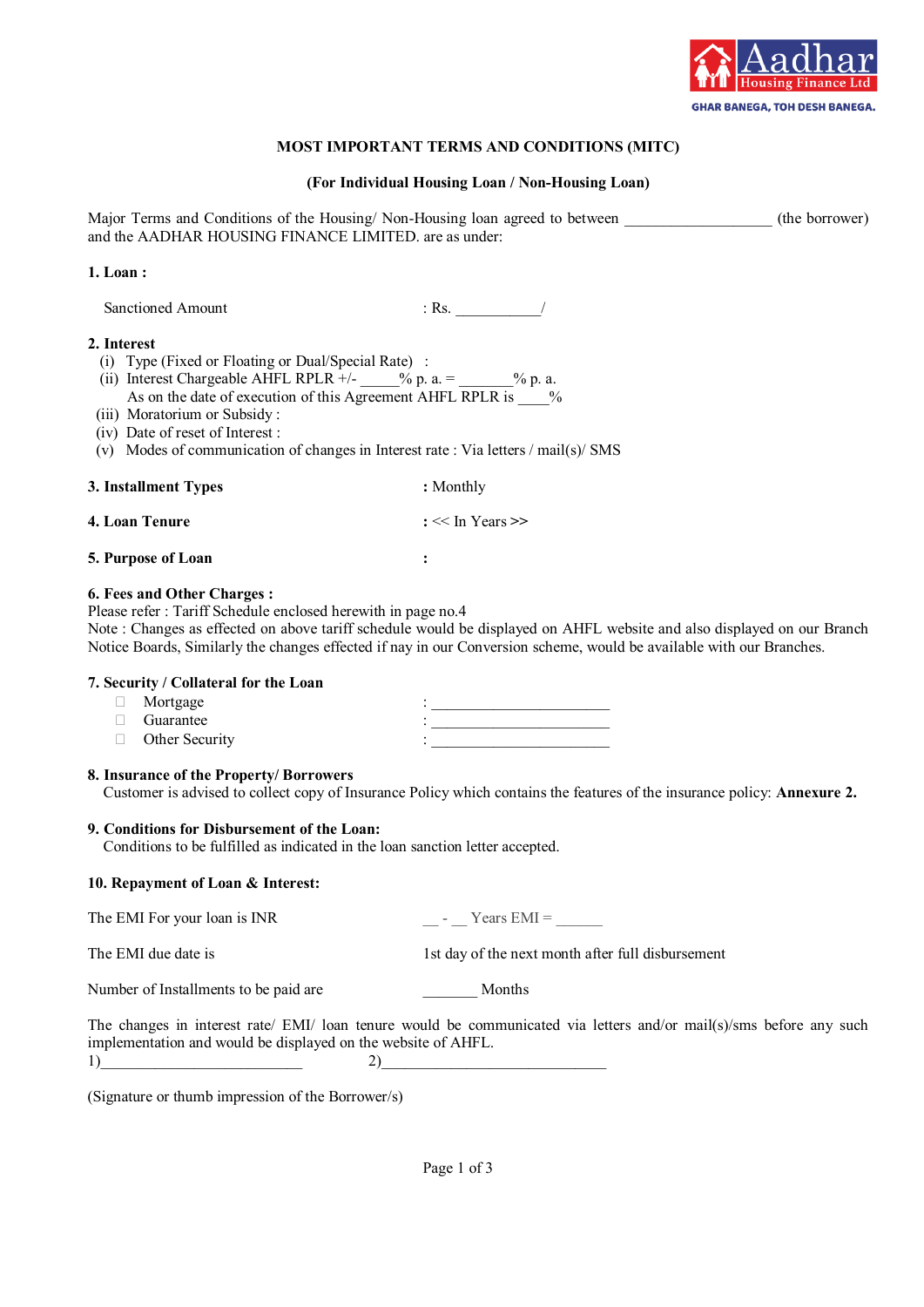

# **11. Brief procedure to be followed for Recovery of overdues:**

i. Telecalling to the Borrower / Co-Borrower after dishonour of mandate for ECS / ACH /Auto Debit or bouncing of cheques. ii. Field visit / Joint Visit by Collection Officer / representative or Branch Manager at the address of the Borrower /Co-Borrower /Guarantor.

iii. In event of default and declaration of a loan account as NPA or Chronic case, Loan Recall Notice and Legal Notice will be sent through Advocate to initiate Legal action u/s 138 of Negotiable Instruments Act and /or SARFAESI are initiated on case to case basis for loan recovery.

#### **12. Date on which annual outstanding balance statement will be issued**

Based on customers request, the annual outstanding balance statement will be issued after 30<sup>th</sup> April, for the last financial year. Within 7 working days from date of request.

#### **13. Customer Services :**

a) Visiting Hours at office / Branch Monday to Friday 9:30 AM to 6:30 PM

Saturday 9:30 AM to 2 PM (Closed on 2nd Saturday of the Month)

b) Detail of Person to be contacted for customer service: In case of queries related to your loan account, you may contact **Customer** 

**Service Officer / Accounts Officer / Operations Officer** or by calling on

c) Procedure to obtain following including timeline therefore:

#### **I. Statement Of Accounts ( SOA ) / IT Certificate/ Amortisation Schedule.**

SOA/ IT certificate / Amortisation Schedule are provided on request within 7 working days .

#### **II. Copy of Title Documents**

The copy of title documents are provided within 15 working days on request on chargeable basis as prescribed in Charges

Sheet mentioned above.

#### **III. Prepayment and return of documents upon closure of loan**

The process for prepayment to be initiated through written request via letter at the branch .The procedure for

returning original documents on closure will require 15 working days after realization of payment and

completion of required formalities.

**NOTE:** We will not issue (foreclosure) or accept any payment (part or full) after 25th of the month. All payment

received after 25th will be considered in the subsequent month on issuance of fresh foreclosure letter for the

same month.

 $1)$  2)

(Signature or thumb impression of the Borrower/s)

Page 2 of 3